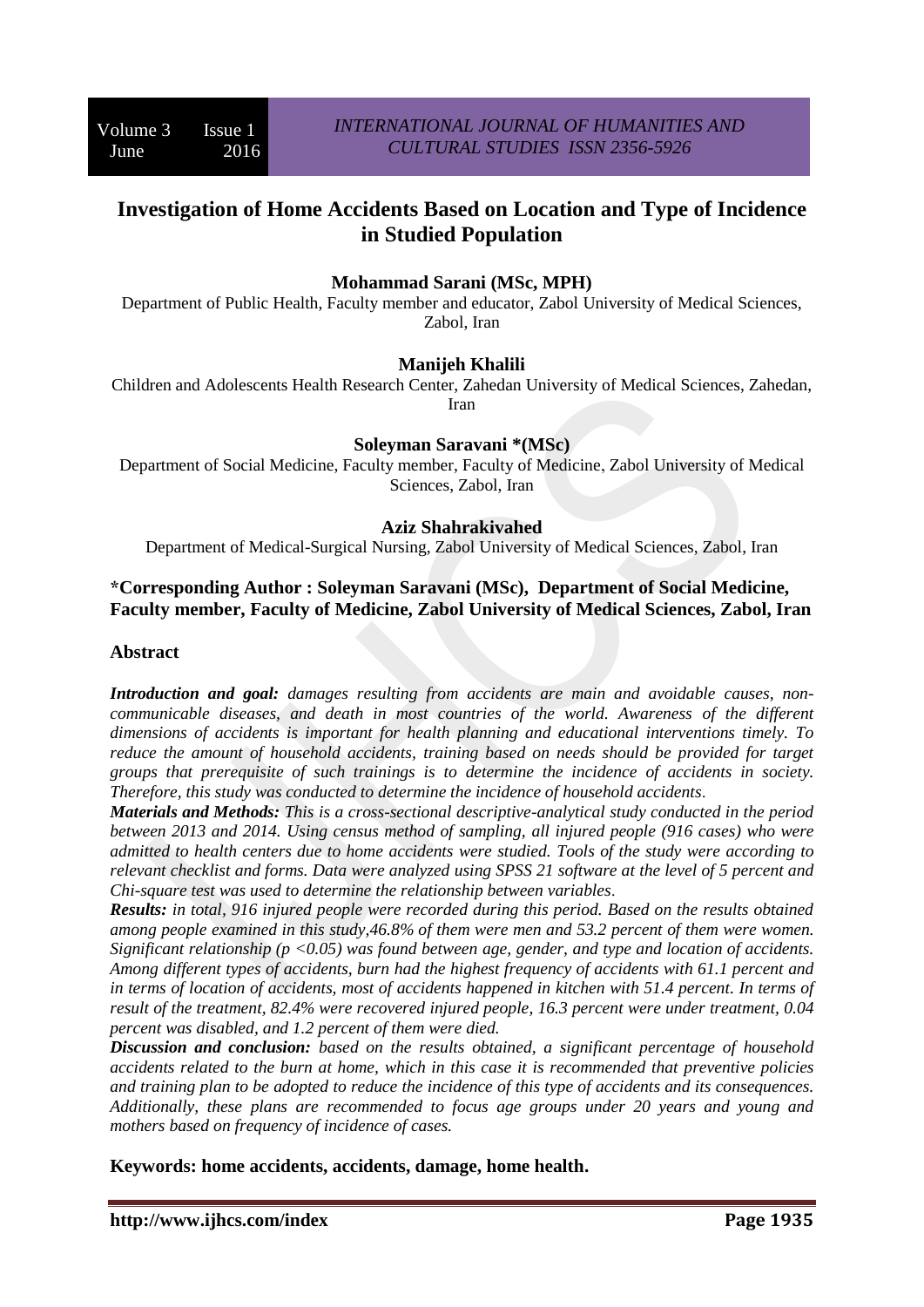### **Introduction:**

One of the main dangers threatening the health of humans in regions and countries of the world is increased rate of accidents and their consequences, including various damages that affect people's health (Moradi and Rahmani, 2014).Accidents are unforeseen events by an individual that their consequences are recognizable losses. In other words, accident is an unexpected event created by man and its consequence is detectable or recognizable damage. Accident refers generally to incidence of emerging and sudden phenomenon (Kang et al., 2015). Accidents are main and avoidable causes of death and disease in most countries of the world. The consequences and damage resulting from accidents will the second cause of disability in the developing countries and the third leading cause of death and disability in the world by 2020 (Maracy and Isfahani, 2013).Accidents distributes millions of lives of people and their families annually. The World Health Organization estimates that more than 16,000 children die as result of unintentional injuries caused by accidents (Organization, 2014). Community-based studies conducted recently by UNICEF indicate that this number of deaths could be much higher. Tens of millions of children suffer from non-fatal injuries that many of them require hospital care imposing higher economic burden on society and family.Those who survive suffer the consequences caused by damage, necessary care and rehabilitation works on the future of many children in terms of health, education, acceptance in society and family life (Organization, 2013).Advent of the industrial revolution and the arrival of industry and new technology to human life have led to control of communicable diseases due to primary health services and higher levels of life expectancy on one hand and increasing prevalence of non-communicable diseases that is direct and indirect result of these development on the other hand. In this group of diseases, one of the most important health and social problems and home accidents affecting nowadays the health of human beings (Stanhope and Lancaster, 2015).Based on research done, accidents are the third leading cause of death at all ages and the first cause of death at ages under 40 years. Total active years of life lost due to injuries and other factors are causes of morbidity and mortality in the different countries so that in a country like the United States, this rate is more than 4.1 million years (Harper et al., 2015).The results of some studies show that the annual growth rate of accidents in Iran is approximately 8-10 percent. According to some studies, accidents after cardiovascular disease are the largest cause of death in Iran (Barry et al., 2009). The results of other studies indicate that about 44% of deaths are due to home burns and 15% of them are due to suffocation and 8% of them are due to poisoning (Mazloumi and Fallahzadeh,2002) Another study conducted by Mohammadi et al in Iran in 2005 showed that the incidence of burn was 19 per 10000 persons in the village and 13 per 10000 thousand people in the city. The highest frequency related to burn. In addition, 30 percent of the cases have been caused by sharp tools, that it has been reported that the incidence of 8.4per 10000 was in the village and 11 per 10000 was in city. The highest cases in terms of age was at the age of 0-4, and burn has been the main cause of death (Mohammadi et al., 2005).To prevent any injury (accident), there are a lot of opportunities and the best and the most important method of prevention of injuries and accidents in the first stage is to acquire information regarding the causes of the damage and the second stage is to know about the ways to prevent it (Peden, 2008).According to the consequences and impact of home accidents and domestic accidents on the number of years of life lost, the awareness of the different dimensions of these accidents and related variables is valuable for planning at different levels of prevention, health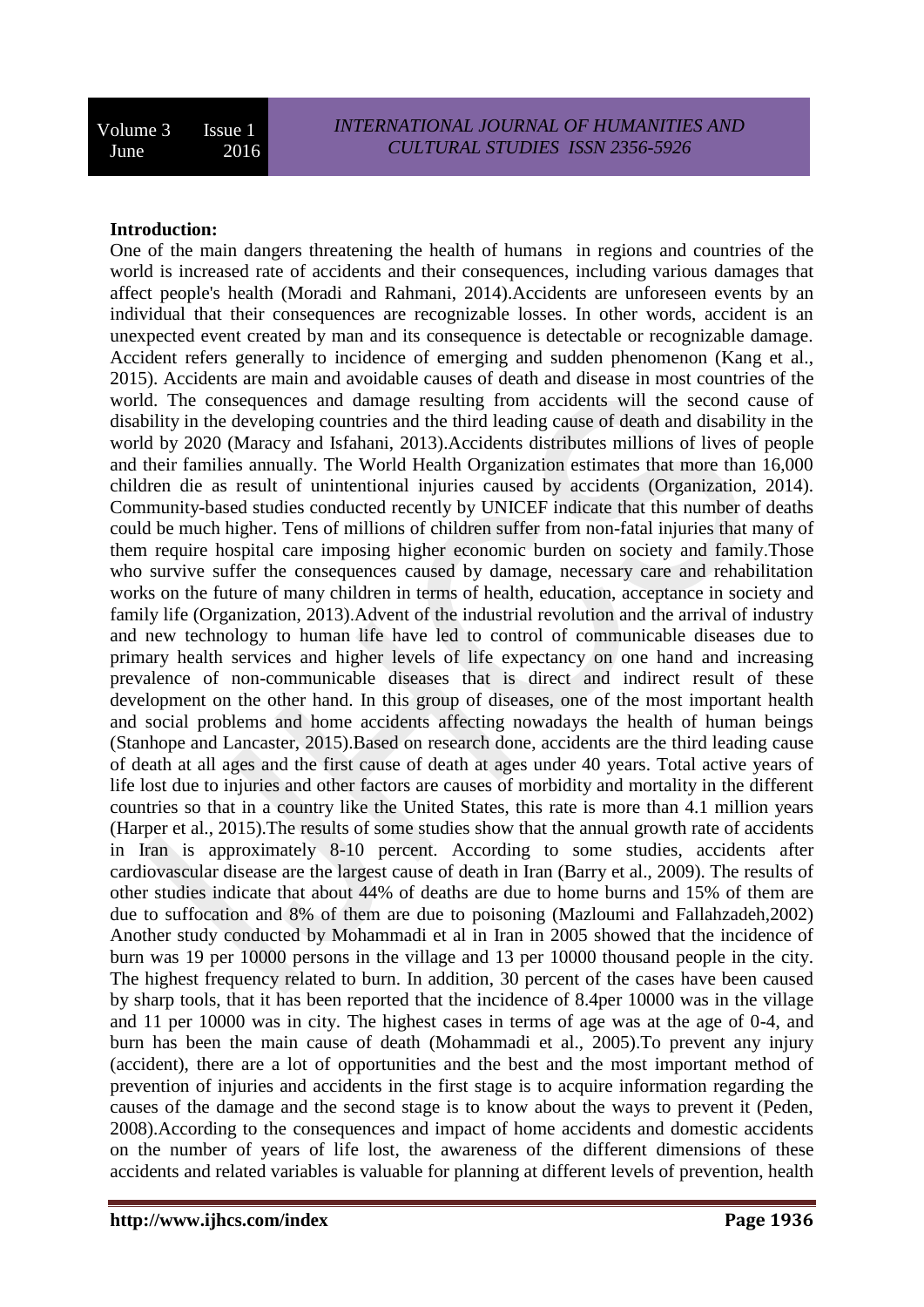policy-making, and educational interventions. Therefore, this study aims to determine the occurrence of damage caused by accidents in this area.

### **Materials and methods**

This is a cross-sectional descriptive - analytical study in which data obtained about statistics on victims of home injuries were analyzed to determine the incidence of accidents based on location, type and to determine its epidemiological index during 2013 and 2014. Using census method of sampling, all injured people (916 cases) admitted to health centers due to home accidents was studied. Data required by researcher were used based on checklist and forms confirmed already by experts of Health Ministry. Data were analyzed using SPSS 21 software at the level of 5 percent and Chi-square test was used to determine the relationship between variables. In this checklist, variables such as presence or absence of protective fences on the roofs, balconies, stairs, window, dock, well, and pool, safety of heating devices, the whereabouts of drugs, poisons, flammable liquids and materials, safety of electrical equipment, electrical wires and height of installed sockets, the lighting status of the various parts of the building, safety of kitchen appliances, the presence or absence of first aid kits, and safety training to households were used. Personnel involved in the project were justified during several training sessions, required data were collected in accordance with the checklist and related forms from health centers, and finally collected data were analyzed using SPSS 21 and descriptive and analytical tests, and  $P < 0.05$  was considered as significant level.

# **Results:**

In terms of time of accidents incidence during this study, 412 people (45%) of home accidents happened in 2013, 504 people (55%) happened in 2014. Out of total 916 people affected with accident, 429 of them were male (46.8%) and 487 of them (53.2%) were female. The statistical test showed significant relationship between gender and time of accidents (p<0.002). In terms of result of treatment, 82.4 percent were recovered, 16.3 percent of were under treatment, 0.04 percent of them were disabled, and 1.2 percent of them were died.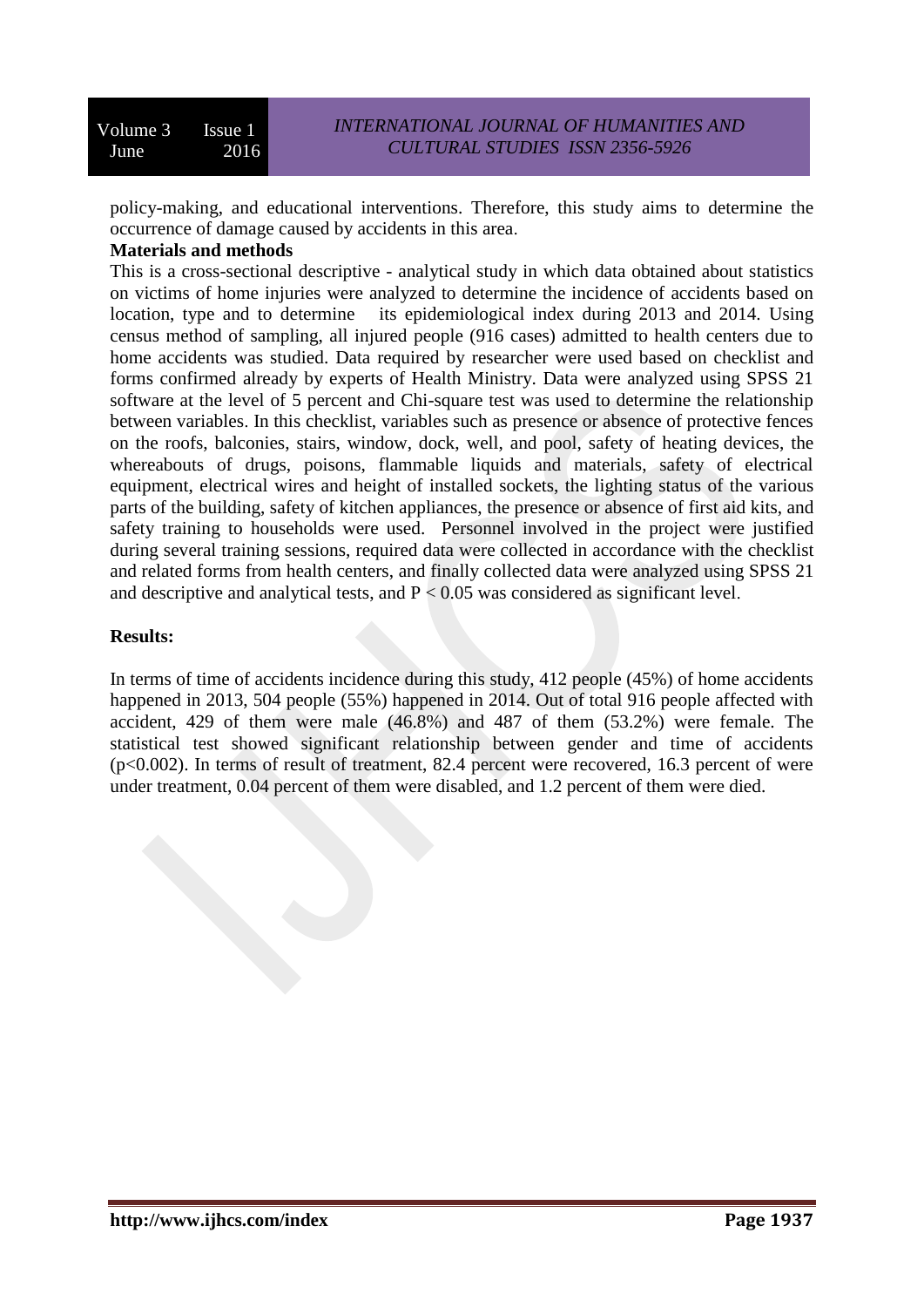Frequency distribution of home accidents in terms of occupation has been shown in Table 1. This table also shows that the percentage of injuries in occupations such as housekeeping (30.2 percent) and students (25%) has the highest frequency than other occupations, and statistical analysis showed significant relationship between occupations and accidents  $(p=0.001)$ .

### **Table 2: frequency distribution of home accidents in terms of type of accident**

Frequency distribution of home accidents in terms of type of accident has been shown in

| row             | Type of accident             | <b>Number</b> | percentage |
|-----------------|------------------------------|---------------|------------|
|                 |                              |               |            |
|                 |                              |               |            |
| $\mathbf{1}$    | <b>Burn</b>                  | 560           | 61.1       |
| 2               | Poisoning                    | 47            | 5.1        |
| $\overline{3}$  | Cuts caused by sharp objects | 224           | 24.4       |
| $\overline{4}$  | Suffocation                  | 5             | $0.6\,$    |
| $5\overline{)}$ | Fracture                     | 38            | 4.2        |
| 6               | Collapse                     | 21            | 2.3        |
| $7\phantom{.0}$ | Drowning                     | 5             | 0.5        |
| 8               | <b>Dislocation</b>           | 16            | 1.8        |
|                 | Total                        | 916           | 100        |

Table 2. This table also shows that burn with 61.1 percent and injuries caused by in cut due to sharp objects with 24.4 percent are the most common injuries in home accidents. Statistical tests showed significant relationship between various types of injuries statistically ( $p=0.001$ ).

**Table 3: frequency distribution of home accidents in terms of location of accident**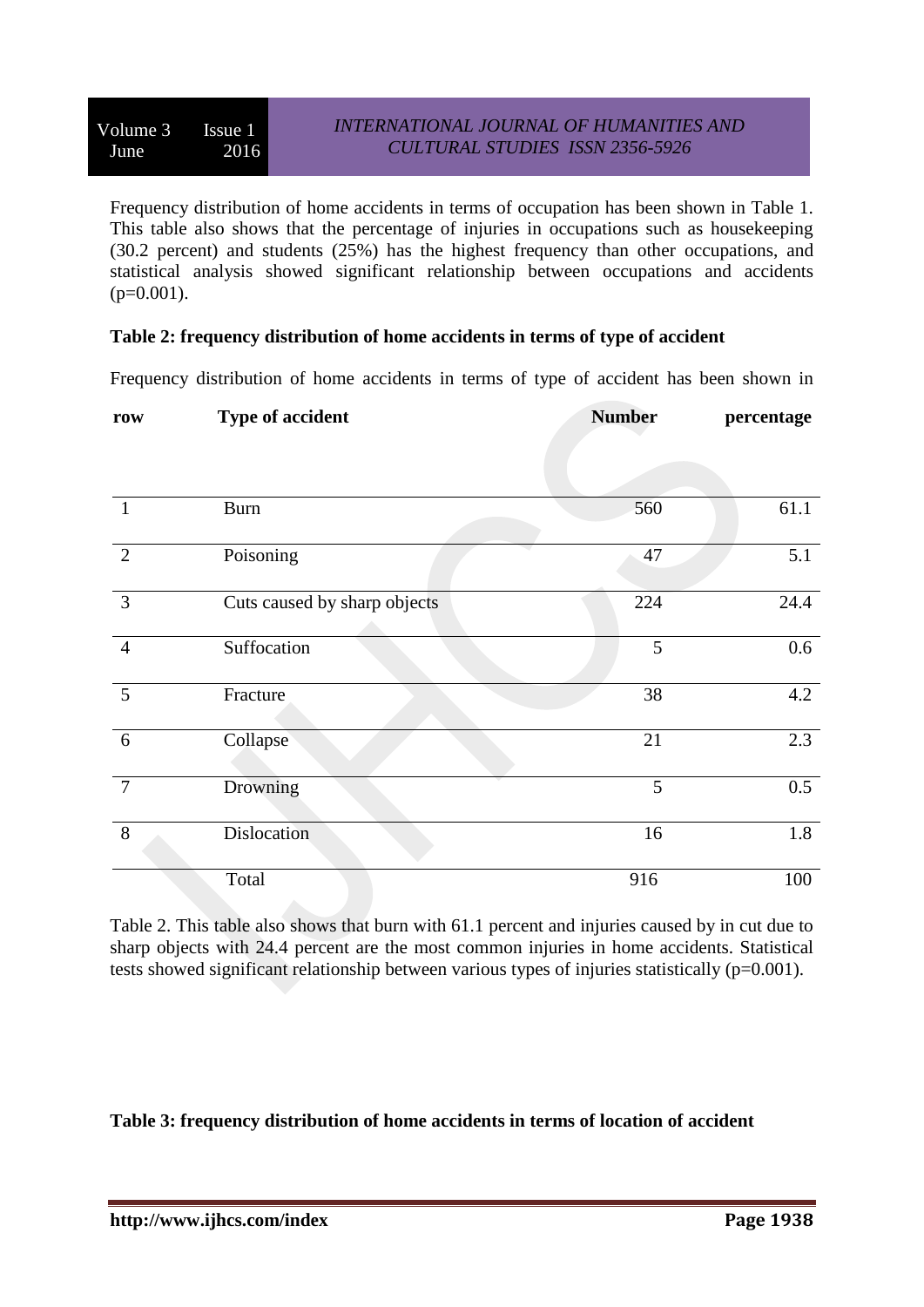# *INTERNATIONAL JOURNAL OF HUMANITIES AND CULTURAL STUDIES ISSN 2356-5926*

|                 | <b>Location of accident</b> | <b>Number</b> | percentage       |
|-----------------|-----------------------------|---------------|------------------|
|                 | row                         |               |                  |
| $\mathbf{1}$    | Kitchen                     | 471           | 51.4             |
| 2               | bedroom                     | 123           | 13.4             |
| $\overline{3}$  | Yard                        | 268           | 29.3             |
| $\overline{4}$  | Bathroom                    | 13            | 1.4              |
| $5\overline{)}$ | Stairs and roofs            | 31            | $\overline{3.4}$ |
| 6               | Water well at home          | $10\,$        | 1.1              |
|                 | Total                       | 916           | 100              |

The frequency of occurrence of the accidents in terms of location of accident is shown in Table 3. As it can be seen, a large percentage of home accidents in terms of location happened in the kitchen with 51.4 percent, followed by yard with 29.3 percent. Consequences of injuries cause by home accidents among the 916 people injured, 755 cases (82.4%) are fully recovered, 149 cases (16.3%) are under treatment, and 11 (1.2%) led to death, and one case (0.04) led to inability.

#### **Discussion**

In this study, the highest injury caused by home-accidents belonged to housekeeping occupation with 30.2 percent and students with 25 percent of total cases. This finding is consistent with results of 5-year study conducted in Turkey (Evci et al., 2006). Higher frequency of accidents in housekeeping occupations in this study is consistent with studies conducted in Ankara (Hamzaoglu et al., 2002). This result is due fact that people who work at home more at higher risk of injuries caused by contact with hot liquids, hot dishes, cooking,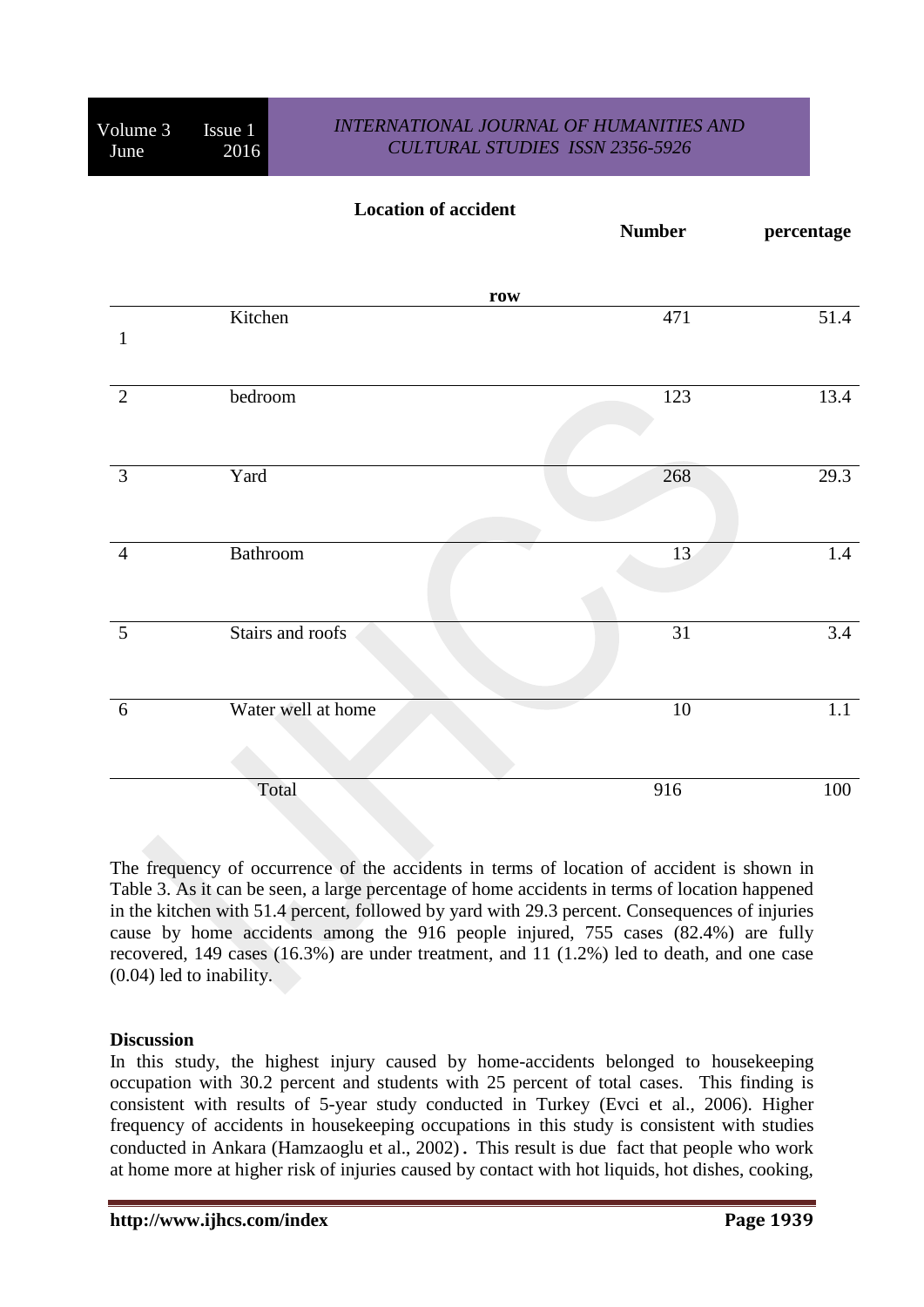flame lights or stoves. This shows the need for accurate health training in housekeeping occupations and authorities of schools to make work and education environment safe (Hu et al., 2015).

In the present study, it was found that burn is the most common home accident with 61.1 percent. This result is consistent findings of studies conducted in India in which burn accident was reported in 56.8 % of home accidents (Sudhir et al., 2014). Higher frequency in incidence of burn caused by heating devices in the winter season and using unsafe devices or improper use of heating devices and being exposed at injuries caused by hot liquids suggest the necessity of accurate training among all members of family. Unlike developing countries, accidents in industrial countries reflects the fact that more than 50 percent of the causes of home accidents is collapse (Phelan et al., 2005).It seems that increased awareness of people and development of other sectors involved in health in these countries caused this difference. Accidents such cuts caused by sharp objects after burn were one of the most common causes of home accidents with 24.4%. In a study conducted by Neghab et al. (Neghab et al., 2008), damage caused by sharp objects with 11.3% was responsible for more than of 77.8% of accidents. Results of study conducted by Fazel et al. are (Fazel et al., 2012) are also in line with the results of this study.

Additionally, results of Prahlow et al. showed that the accident due to collapse with 42.8% was the main cause for referring, and in terms of type of injury, cut, tearing and abrasion with 49.5% were the most common home accidents (Prahlow et al., 2001). This reflects the importance of providing effective training for on safety while working with sharp tools and correct way of keeping them in the kitchen (Altundağ and Oztürk, 2007). Education may enhance the performance (Nazemzadeh et al., 2013). Self-care education is emphasized because it leads in active role in treatment process and accepting responsibility for individual health (Raufmehrpoor and Arbabisarjou, 2005). Social networks are used for behavior improvement, educational performance and other self-care education (Arbabisarjou et al., 2015).

The results showed that in terms of location most of home accidents happened at kitchen with 51.4%, followed by yard with 29.3%. In a study conducted by Sudhir et al (Sudhir et al., 2014), it was found that the most common place for accidents was homes with 57%, followed by yard with 49.7%. Therefore, results of their study are consistent with results of current study. This reflects the greater activity in areas such as kitchen and yard, which entails the risk of damage in the kitchen and yard. Holding training courses in free time on observing the safety in kitchen and yard, and providing pamphlets stating the risks of home injuries and damages and ways to reduce these accidents are not only cost-effective solutions but also they are useful and effective in reducing these events [\(Vahdaninya et al., 2015\)](#page-8-0). The results of a study focused that the most causes of mortality and morbidity are preventable in the children under five years old with some policies such as education(Nassiri et al., 2016).

To prevent home accidents is a difficult task. Strategies to reduce home accidents should focus on a safe environment with trained people. However, prevention plans should be implemented at the level of society and family and the most important strategies that should be considered is training the health for society, eliminating environmental risks, and monitoring activities on the first level of service delivery.Integration of the projects on time accidents in health network system of country has very important and useful consequences for society and they should be associated with continuous training for families and follow-up. If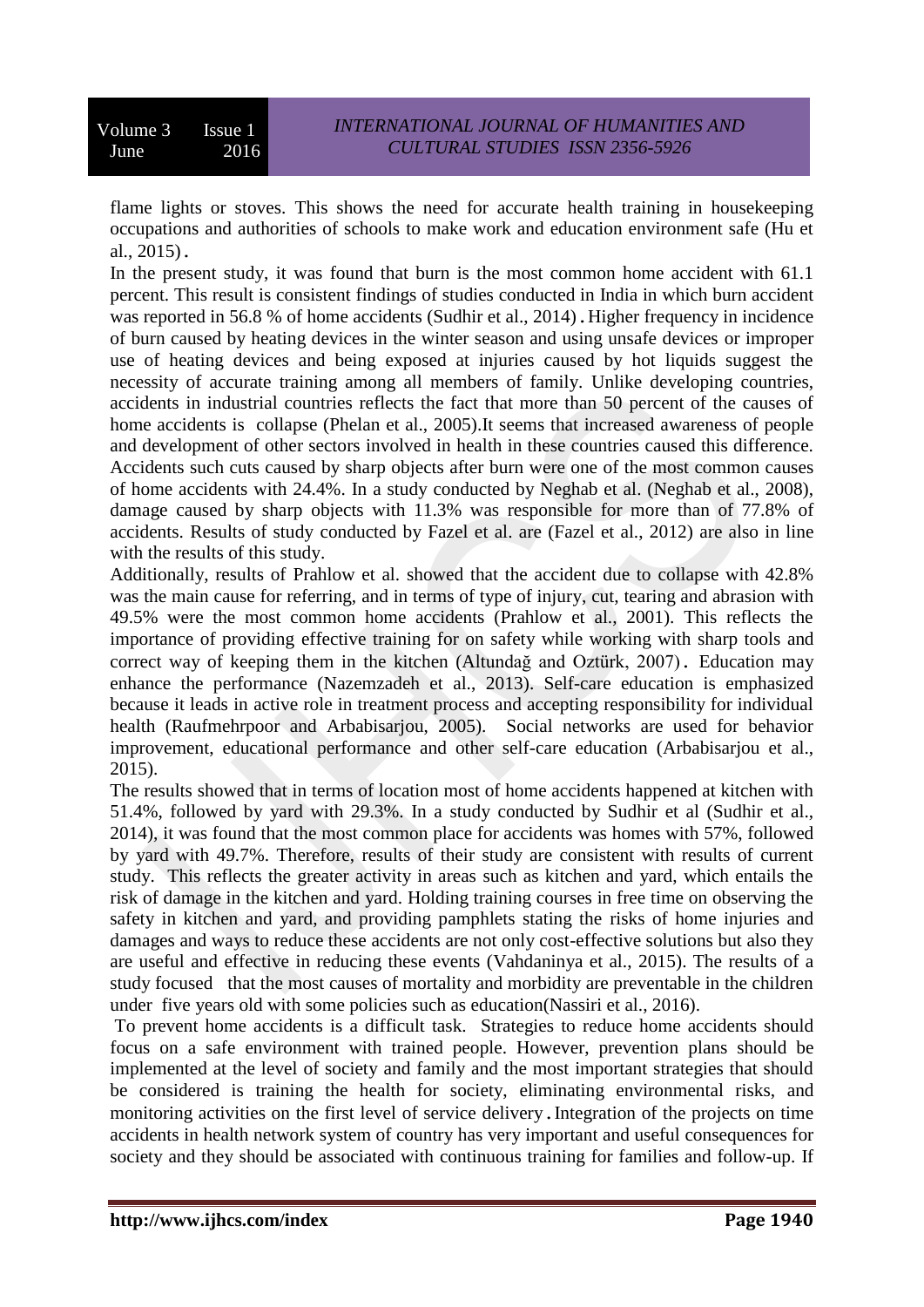similarly effective interventions to prevent child injuries are implemented in the world, many deaths would not happen and life expectancy will increase.

### **Conclusion**

As burns are the most common injuries in the home accidents in the current study, health authorities must consider intervention plans considering the fact that most of home accidents happen in age group under 20 years and young groups and mothers. Additionally, using mass media especially, TV and radio, training opportunities should be provided and training plan appropriate with age and gender of audiences should be provided. In line with enhancing the health level of society, health planners, authorities, and other relevant sectors must develop and implement plans in this regard.

# **Corresponding Author: Soleyman Saravani (MSc), Department of Social**

**Medicine, Faculty member, Faculty of Medicine, Zabol University of Medical** 

**Sciences, Zabol, Iran.**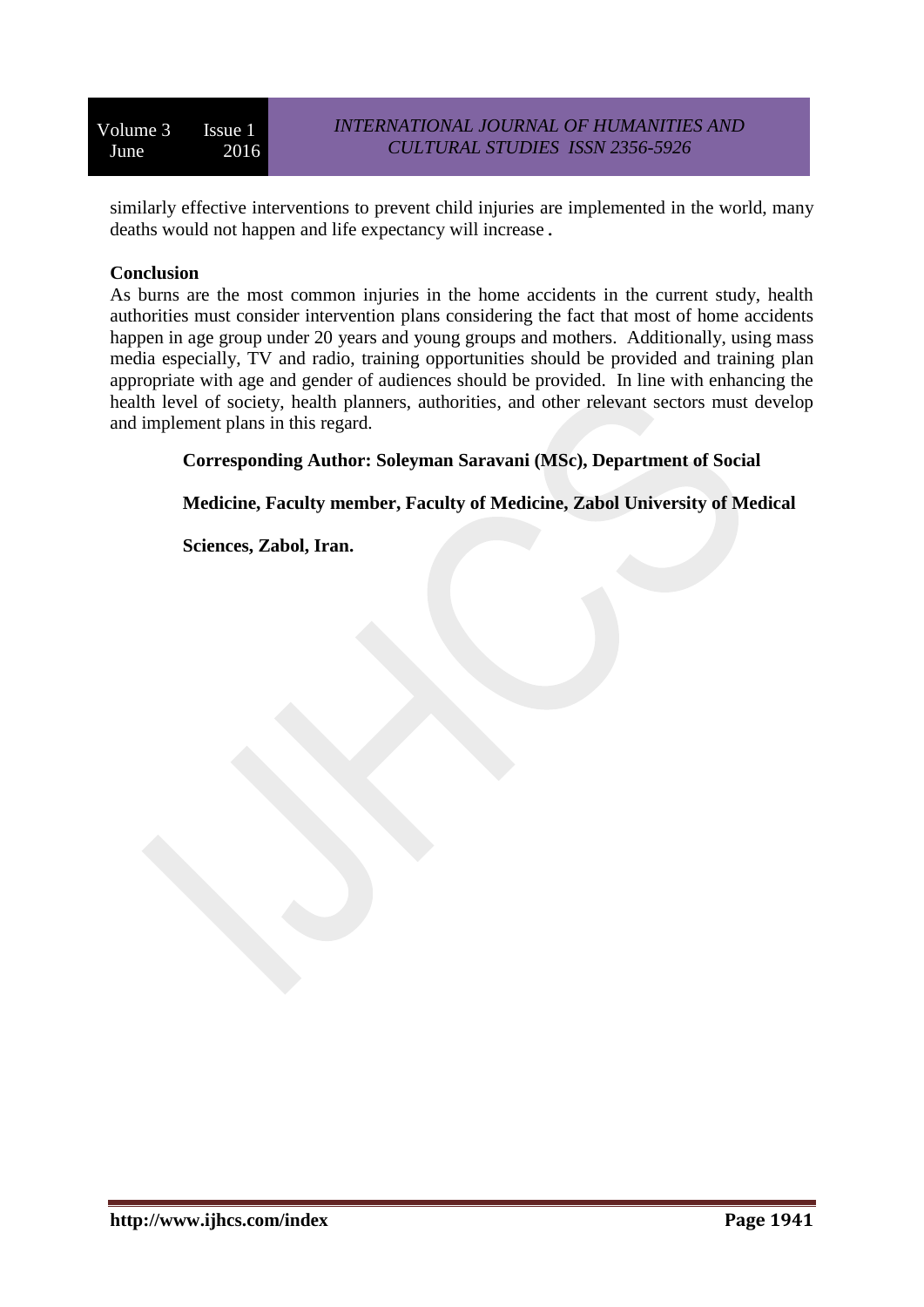#### **References**

- Altundağ, S. & Oztürk, M. C. (2007) '[The effects of home safety education on taking precautions and reducing the frequency of home accidents]', *Ulusal travma ve acil cerrahi dergisi= Turkish journal of trauma & emergency surgery: TJTES,* 13, 180-85.
- Arbabisarjou Azizollah , Balouchi A., Balouchi M. Application of Social Networks among high schools students in Sistan and Balouchestan ,Iran, 2015, 7(9): 161-167.
- Barry ,M. M., Allegrante, J. P., Lamarre, M.-C., Auld, M. E. & Taub, A. (2009) 'The Galway Consensus Conference: international collaboration on the development of core competencies for health promotion and health education', *Global Health Promotion,* 16, 05-11.
- Evci, E. D., Ergin, F. & Beser, E. (2006) 'Home accidents in the elderly in Turkey', *The Tohoku journal of experimental medicine,* 209, 291-301.
- Fazel, M. R., Fakharian, E., Razi, E., Abedzadeh-Kalahroudi, M., Mahdian,M., Mohammadzadeh, M. & Pourpooneh ,M. (2012) 'Epidemiology of home-related injuries during a six-year period in kashan, iran', *Archives of trauma research,* 1, 118- 22.
- Hamzaoglu, O., Özkan, Ö. & Janson, S. (2002) 'Incidence and causes of home accidents at Ankara Çigiltepe apartments in Turkey', *Accident Analysis & Prevention,* 34, 123-28.
- Harper, S., Charters, T. J. & Strumpf, E. C. (2015) 'Trends in Socioeconomic Inequalities in Motor Vehicle Accident Deaths in the United States, 1995–2010', *American journal of epidemiology*, kwv099.
- Hu, J ,.Xia, Q., Jiang, Y., Zhou, P. & Li, Y. (2015) 'Risk factors of indoor fall injuries in community-dwelling older women: A prospective cohort study', *Archives of gerontology and geriatrics,* 60, 259-64.
- Kang, C., Shin, J. & Matthews, B. (2015) 'Impact of Community-Based Approach as Policy Tool: World Health Organization-Designated Safe Communities of Korea and Health Action Zones of the United Kingdom', *Osong Public Health and Research Perspectives*.
- Maracy, M. & Isfahani, M. T. (2013) 'The burden of road traffic injuries in Isfahan, Iran in 2010', *Journal of Kerman University of Medical Sciences,* 20, 505-19.
- Mazloumi, S. & Fallahzadeh, H. (2002) 'PREVALENCE OF ACCIDENTS IN INDIVIDUALS UNDER 20 YEARS OLD IN YAZD, IRAN.'
- Mohammadi, R., Ekman, R., Svanström, L& .Gooya, M. (2005) 'Unintentional home-related injuries in the Islamic Republic of Iran: findings from the first year of a national programme', *Public health,* 119, 919-24.
- Moradi, A. & Rahmani, K. (2014) 'Trend of Traffic Accidents and Fatalities in Iranover 20 Years (1993-2013)', *J Mazandaran Univ Med Sci,* 24, 186-97.
- Nassiri AK, Arbabisarjou A.,Shaharakivahed A.,Shahrakimoghadam E., Shahdadi H.,Jahantigh L. Survey of the highest causes of morbidity and motality due to unwanted events and accidents in children under Five years, Der Pharma Chemica, 2016;8(1):476-470.
- Organization, W. H. (2013) *WHO global status report on road safety 2013: supporting a decade of action*, World Health Organization.
- Organization, W. H. (2014) 'Global health estimates: Deaths by cause, age, sex and country, 2000-2012', *Geneva, WHO*.